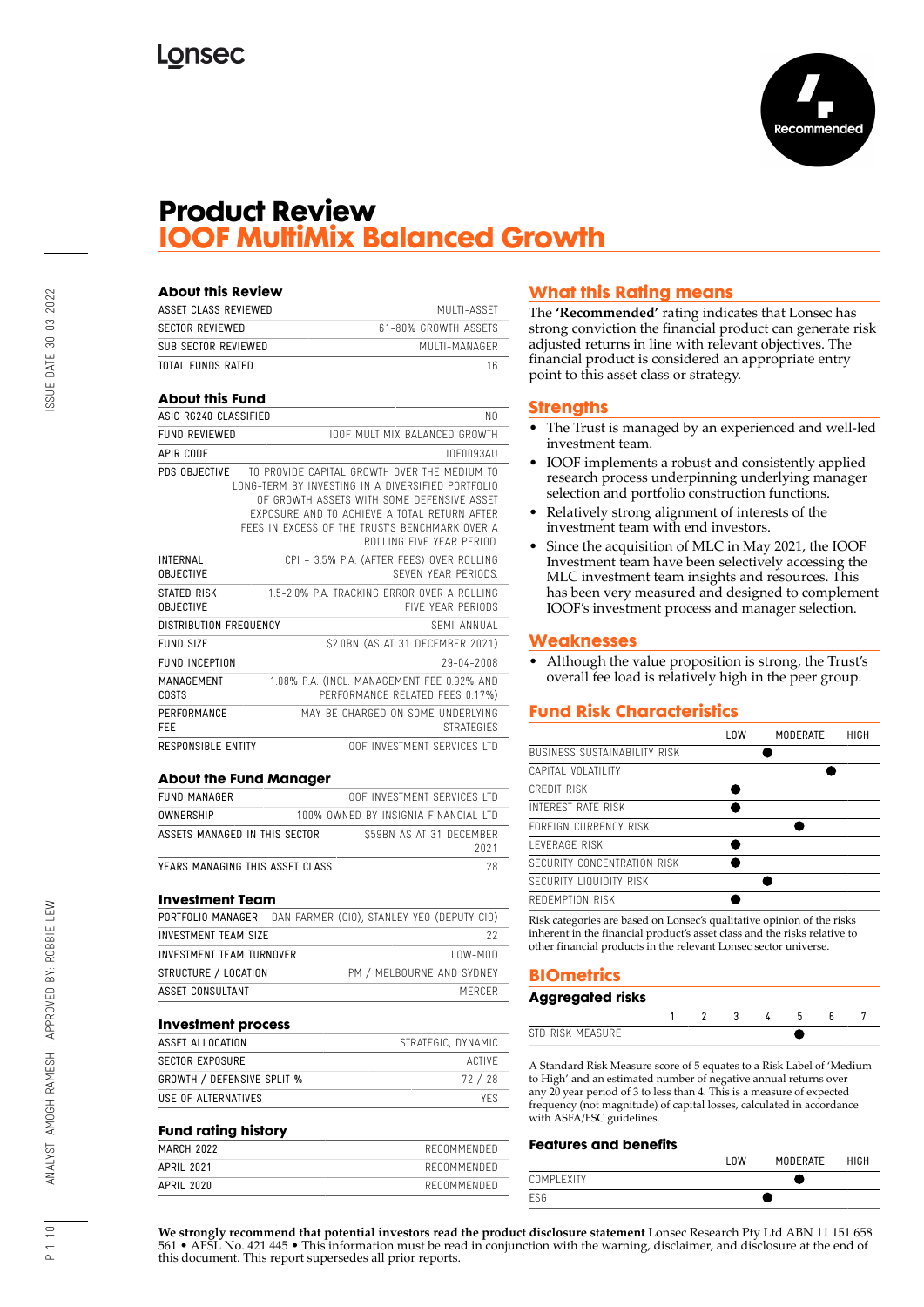# **IOOF MultiMix Balanced Growth**

#### **Fee profile**

|                      | l OW | MODERATE | HIGH |
|----------------------|------|----------|------|
| FFFS VS. UNIVERSE    |      |          |      |
| FFFS VS. ASSFT CLASS |      |          |      |
| FFFS VS. SUB-SFCTOR  |      |          |      |

Fee BIOmetrics are a function of expected total fee as a percentage of expected total return.

## **What is this Fund?**

- The IOOF MultiMix Balanced Growth Trust (the Trust) is a 72%/28% growth/defensive Multi-Manager offering that has exposure to a broad range of asset classes (including equities, fixed interest, property and alternatives) and employs a selection of specialist fund managers.
- The Trust is managed by IOOF Investment Services Ltd ('IOOF' or 'the Manager'). IOOF adopts a Multi-Manager and active investment approach. IOOF's investment philosophy is guided by a number of key principles which have foundations in academic research. Firstly, active investment managers can outperform sector benchmarks over the long term. Secondly, in-depth research and analysis can provide superior insight and provide the potential for outperformance. In addition, the Strategic Asset Allocation (SAA) decision is the single largest contributor to a portfolio's success, actively (or tactically) moving from the SAA in the short term can be a source of unrewarded risk, and investment style can have a significant impact on performance.
- The Manager seeks to generate returns through SAA, medium-term Strategic Tilting and active manager selection. The Trust is constructed to be style neutral.
- The current ongoing annual fees and cost to investors in the Trust includes (a) management fees and costs of 1.08% p.a. which comprise 0.92% p.a. management fee and a 0.17% performance fee and (b) net transaction costs for the Trust which were 0.21% p.a. for the 12-month period ended 30 June 2021. The PDS has not rolled since 30 November 2019. Transaction costs include explicit (e.g. brokerage, stamp duty, clearing) and implicit (buy/sell spreads in multi-asset) costs of buying and selling underlying assets (like shares or fixed income) and the cost of hedging/protection strategies incurred in managing the Trust. These costs are not paid to the Manager. Some transaction costs may be incurred due to investor activity (e.g. buying securities when new application money flows into the Trust and selling securities to meet Trust redemptions) and these may be recouped via the Trust's buy/sell spreads (an investor activity fee). As at the time of this review, the Trust's buy/sell spreads were 0.10%/0.10% but as these can change frequently depending on market conditions, please refer to the Manager for the latest information.

## **Using this Fund**

**This is General Advice only and should be read in conjunction with the Disclaimer, Disclosure and Warning on the final page.**

- Lonsec notes that the Manager has produced a Target Market Determination ('TMD') which forms part of the Responsible Entity's Design and Distribution Obligations for the Trust. Lonsec has collected the TMD that has been provided by the Manager and notes that this should be referred to for further details on the Target Market Summary, Description of Target Market and Review Triggers.
- Multi-Asset Class Multi-Manager Funds are well suited to investors who desire a diversified portfolio, but have limited capital to invest.
- The Trust is a growth-oriented portfolio that is best suited to long-term investors. A small income exposure should slightly reduce the shorter-term fluctuations of the Trust's value. It is best suited to a long-term investor who can accept some investment risk over the long run. The Trust has a high exposure to shares and property to provide long-term investment growth.

#### **Suggested Lonsec risk profile suitability**

SECURE DEFENSIVE CONSERVATIVE BALANCED GROWTH HIGH GROWTH

For guidance on appropriate asset allocations and risk profiles, refer to the latest Lonsec Strategic Asset Allocation Review and Risk Profile Definitions on our website.

## **Changes Since Previous Lonsec Review**

- IOOF Holdings Ltd has changed its name to Insignia Financial Ltd. The Insignia Financial Group is made up of a number of leading brands including IOOF and MLC.
- Since the acquisition, there have been no significant changes to the investment philosophy and/or process.
- Within fixed interest, the Manager replaced T Rowe Price with Ardea Investment Management and PIMCO with PGIM Australia Pty Ltd.
- Since the acquisition of MLC in May 2021, the IOOF Investment team have been selectively accessing the MLC investment team insights and resources. This has been very measured and designed to complement IOOF's investment process and manager selection.
- The Investment team has obtained access to MLC Asset Management's consulting resource – JANA. The input from JANA has thus far been limited compared to the services received from the incumbent dedicated asset consultant – Mercer.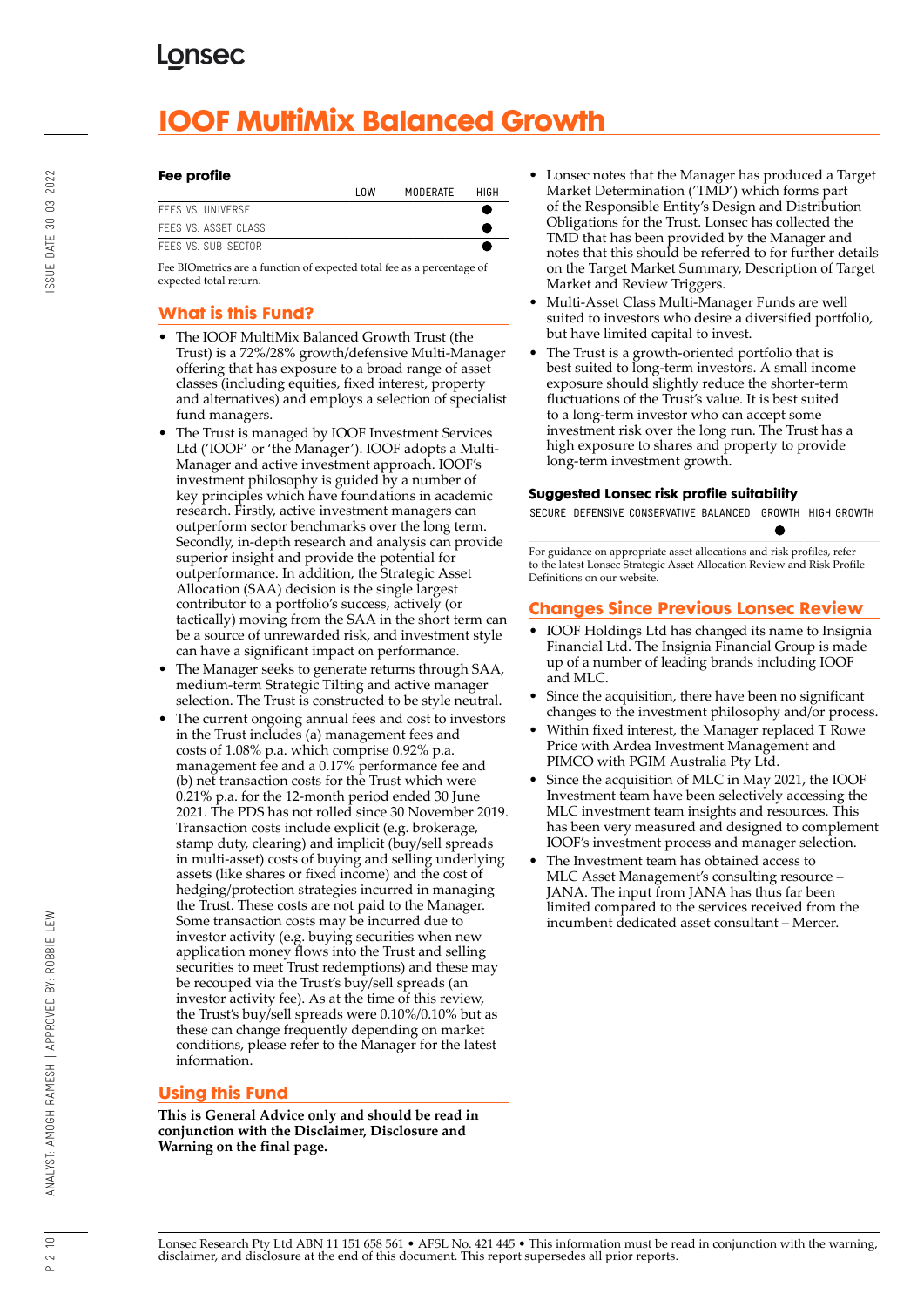# **IOOF MultiMix Balanced Growth**

## **Lonsec Opinion of this Fund**

#### **People and resources**

- In May 2021, Insignia Financial Ltd (ASX code: IFL) completed its transaction agreement with the National Australia Bank (ASX Code: NAB) to acquire 100% of the MLC wealth management business. Upon finalisation of this transaction, the investment resources and personnel have begun working together to manage their respective products. With both businesses having significant experience in investment management, there are positive synergies meaning the collaboration has been additive to both parties. Further, there have been minimal disruptions to investment processes or personnel. Lonsec believes this process was professionally managed and has therefore resulted in a smooth transition and ongoing function for both businesses. Reporting lines, roles and responsibilities remain clear and undisrupted.
- The investment team is led by CIO Dan Farmer and further succession planning efforts also saw the appointment of Stanley Yeo as Deputy CIO and Head of Equities. Farmer previously managed the Australian equities portfolios at IOOF, and prior to joining the organisation, was Senior Executive Investments at Telstra Super. Lonsec believes that Farmer possesses the appropriate experience and skills to lead the team and has skilfully navigated the changes that have arisen from the MLC/Insignia Financial Ltd merger.
- The team consists of 22 people in total, other than Farmer and Yeo. The rest of the team comprises six heads of asset class/implementation, one head of governance, five portfolio/asset managers, one asset allocation manager, three performance analysts, three implementation analysts and one governance specialist. IOOF does not have resources solely dedicated to managing the diversified Trusts, which are the responsibility of Yeo.
- IOOF relies on the services of an external asset consultant, Mercer, when formulating individual strategies. Mercer provides ad-hoc advice and is an important input in terms of formulating strategic asset allocation and strategic tilting. Lonsec views Mercer as well-equipped to provide guidance and advice to the team. Lonsec believes there is a balance to be struck by the Manager when considering advice from Mercer whilst maintaining full discretion over portfolio management decisions. Pleasingly, their working relationship appears collaborative but this will continue to be an area of focus for Lonsec in future reviews.
- The Manager's variable remuneration structure is measured against individual asset sector benchmarks and peer group comparisons and is linked to rolling one and three-year performance periods. Lonsec considers this to be a reasonable alignment with short and medium-term performance, however less so with longer-term objectives in high risk profile funds managed by the team. IOOF allows members of the investment team to receive their bonuses (up to 100% base) in IFL shares. Lonsec views this change positively and believes it promotes further alignment and retention across the team. Lonsec understands the scheme is available to more senior investors Farmer and Yeo have additional locked-up

periods for three years with respective tenure and performance hurdles in place.

#### **Asset allocation**

- IOOF has a clearly defined SAA process that is segregated into three primary steps: 1) Develop risk and return estimates and ensure they are consistent with the Trust's guidelines, 2) Stress test the predefined asset allocation under various different scenarios, 3) Implement the desired allocation across the portfolio. Lonsec believes the overall SAA process is reasonably intuitive and pragmatic, and not unlike peers in this sector.
- IOOF also employs a 'Strategic Tilting' framework whereby occasional deviations from long term SAA are made when the Manager views markets to be at extremes of mispricing. Lonsec is supportive of this approach, believing it may provide a basis for improving the risk/return outcome for investors. Furthermore, Lonsec is encouraged by IOOF introducing dedicated resourcing to the asset allocation process.
- In recent years, Lonsec has noticed a more concerted effort to conduct more regular reviews of the static SAA benchmarks. Lonsec has been supportive of this effort, as the active approach to SAA provides not only a source of value add (or loss minimisation in down markets) but also encourages innovation (new asset classes and strategies), well-developed insights and more timely adoption of market innovations and emerging trends.
- In February 2021, the Manager undertook its SAA review with Mercer and no changes were made. Of note, the SAA review with Mercer is conducted every three years and every other year the SAA review is conducted internally.

#### **Research approach**

- IOOF's research process integrates both quantitative and qualitative factors. The quantitative process is used to establish specific risk/return objectives at both the Trust and sector level and also to assist in the screening, modelling and identifying investment managers that in aggregate have the attributes to construct a blended portfolio to meet a specific return and risk target. Overall, Lonsec considers IOOF's manager research process to be detailed and transparent.
- IOOF's research process aims to establish a narrow universe of funds that have been filtered by various criteria including IOOF's house views on suitable styles of managers for given asset classes and managers rated highly by Mercer. While Lonsec has a positive view of the depth and breadth of Mercer's domestic and global investment manager coverage, Lonsec is mindful of increased turnover within Mercer's Manager Research Boutique (MRB) over recent years. Combined with IOOF's sector specialist model, Mercer's MRB has allowed the Manager to undertake research across a broader range of underlying managers and strategies. Stability at Mercer will be important to IOOF and the Trust's management.
- Pleasingly, IOOF has a well-developed list of designated backup managers in the event of an

 $P_3 - 10$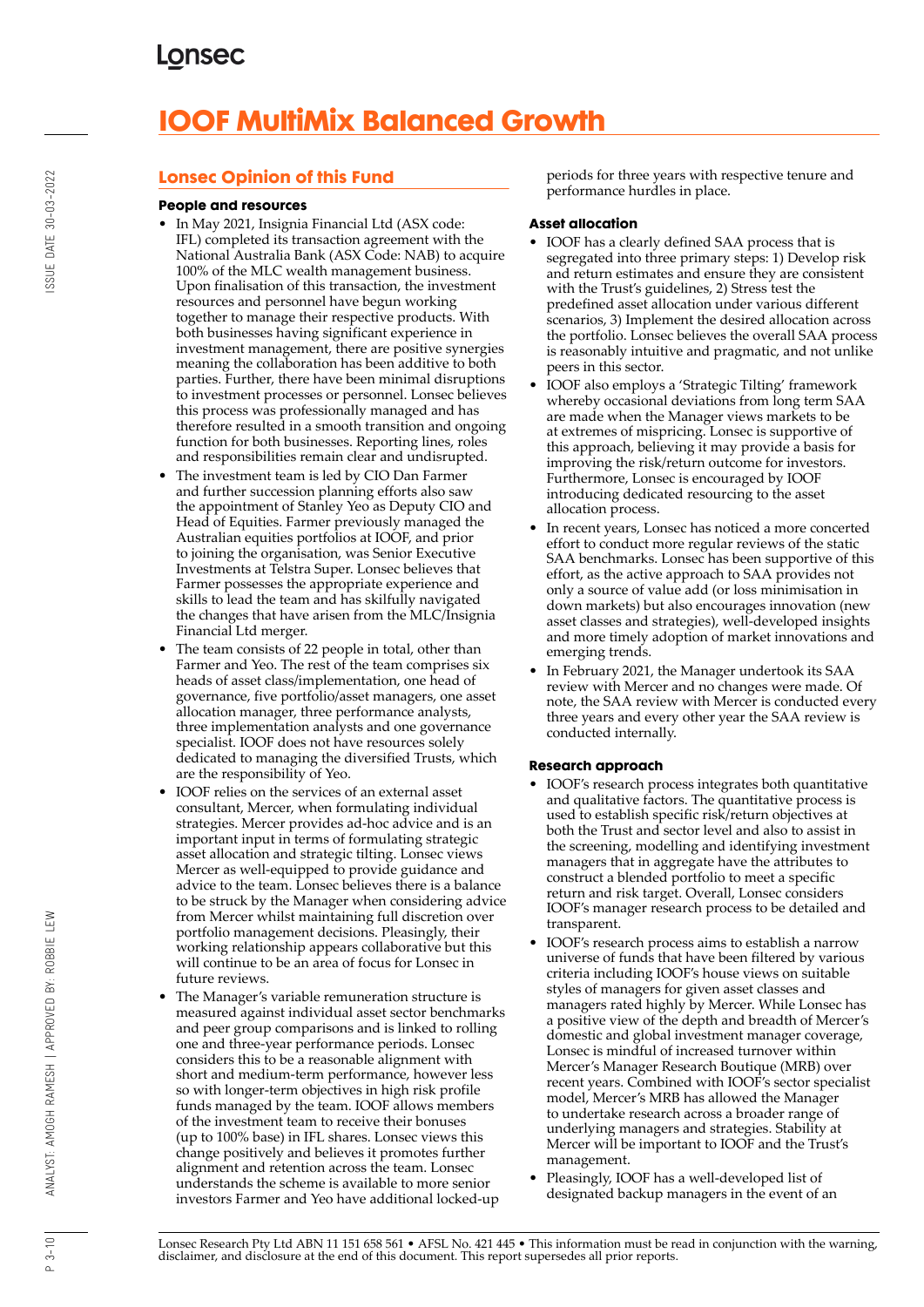# **IOOF MultiMix Balanced Growth**

adverse scenario eventuating (i.e. key Portfolio Manager departing). Lonsec looks favourably on multi-manager strategies having well-formulated contingency plans, believing it to be consistent with industry 'best practice'.

## **Portfolio construction**

- IOOF's portfolio construction process is largely dependent on its desired level of volatility, its macroeconomic assessment of markets and its underlying manager research effort. Initially, individual sector specialists are responsible for constructing their individual sleeves of the portfolio, with an optimisation process taking place separately at the headline fund level.
- Pleasingly the Manager has opted to diversify its underlying exposures across a wide array of individual asset classes, notably, equities, fixed interest, listed and unlisted property and alternatives. Lonsec looks favourably on multi manager offerings diversifying their underlying asset class selection, believing it can promote a wider source of alpha generation.
- Lonsec considers it necessary to have a robust compliance culture and well-integrated backoffice infrastructure to adequately manage internal mandates. In this regard, Lonsec believes IOOF is capable of managing these mandates but will continue to reassess this aspect in future reviews.

## **ESG Integration**

- The Manager has articulated a commitment to the integration of ESG within their investment process with evidence of a policy framework and public positioning. The ESG policy is freely available on the firm's website. Overall Lonsec views the strength of this commitment to be in line with peers.
- The level of disclosure with respect to the Manager's proxy voting policy and voting outcomes is in-line with peers with a limited policy framework. While reporting on voting decisions is publicly available, the reporting is lagging peers. The Manager does not provide any details on engagement policy or engagement outcomes.
- There is clear evidence of ESG incorporation when selecting a manager. Elements of ESG are visible throughout the product design process. High-level monitoring of ESG characteristics at the manager level is evident. Overall ESG integration within the investment process is in-line with peers.
- The lead portfolio manager demonstrates an ability to engage on broad ESG topics and the Manager has a systematic approach to track engagement outcomes. ESG is integrated across the majority of the portfolio. The Manager has an observable approach to performing detailed look-through ESG analysis of underlying holdings. Overall, on a peer relative basis, Lonsec considers the overall level of ESG integration within the Trust to be low to moderate.

#### **Risk management**

- Lonsec has been satisfied with the structure of the risk management functions embedded within the investment process. While continually evolving, the Manager has integrated compliance systems that enable underlying mandates to be implemented to ensure compliance with their predefined guidelines.
- Underlying managers are typically accessed via separately managed accounts enabling IOOF to tailor mandates to its requirements, e.g. maximum stock bet limits or maximum cash holdings. Lonsec considers this a positive structure as it can facilitate tighter portfolio construction, better product design control, the opportunity for better pricing, improved tax efficiency for investors and the ability to manage implementation and transitions more efficiently.
- IOOF closely monitors manager portfolios and weightings on a daily basis and investigates daily any excess return outliers exceeding the 99% confidence level. In Lonsec's opinion, ongoing mandate monitoring is very important within the Multi-Manager structure, as it is just as critical for underlying managers to be adhering to their investment process as it is that the process is of high quality.
- The Product Operational Accounting and the Office of the Responsible Entity undertakes operational due diligence on potential investment managers and undertakes annual reviews of the operational risks associated with employed managers. Lonsec views this positively as it reduces the workload of Portfolio Managers and improves specialisation.
- The team is continuing to improve the transparency of the underlying portfolios, and have added these portfolios into Bloomberg PORT and FactSet.

### **Performance**

- To 31 January 2022, the Trust returned 10.5% p.a. and 9.3% p.a. net of fees over three- and five- years, respectively.
- Compared to peers, the Trust's three- and five-year net returns were above the peer median respectively. Pleasingly, the Trust's volatility and maximum drawdown were considerably below the peer median over the corresponding period. This has led to a riskadjusted return (as measured by the Sharpe ratio) well above peers over the three- and five years to 31 January 2022.
- The defensive alternatives portfolio outperformed its bond benchmark with strong performance from private debt. The international equities portfolio underperformed its benchmark due to its overweight to emerging markets.

### **Overall**

• Lonsec has maintained the Trust's **'Recommended'** rating following its most recent review. The rating reflects the high regard and conviction for the experience and calibre of the investment team. The rating is also underpinned by Lonsec's positive view of the Trust's robust and repeatable investment process. Notably, the increased resourcing post integration of the OnePath team provides a further depth of expertise within investment management, asset allocation and risk management.

ANALYST: AMOGH RAMESH | APPROVED BY: ROBBIE LEW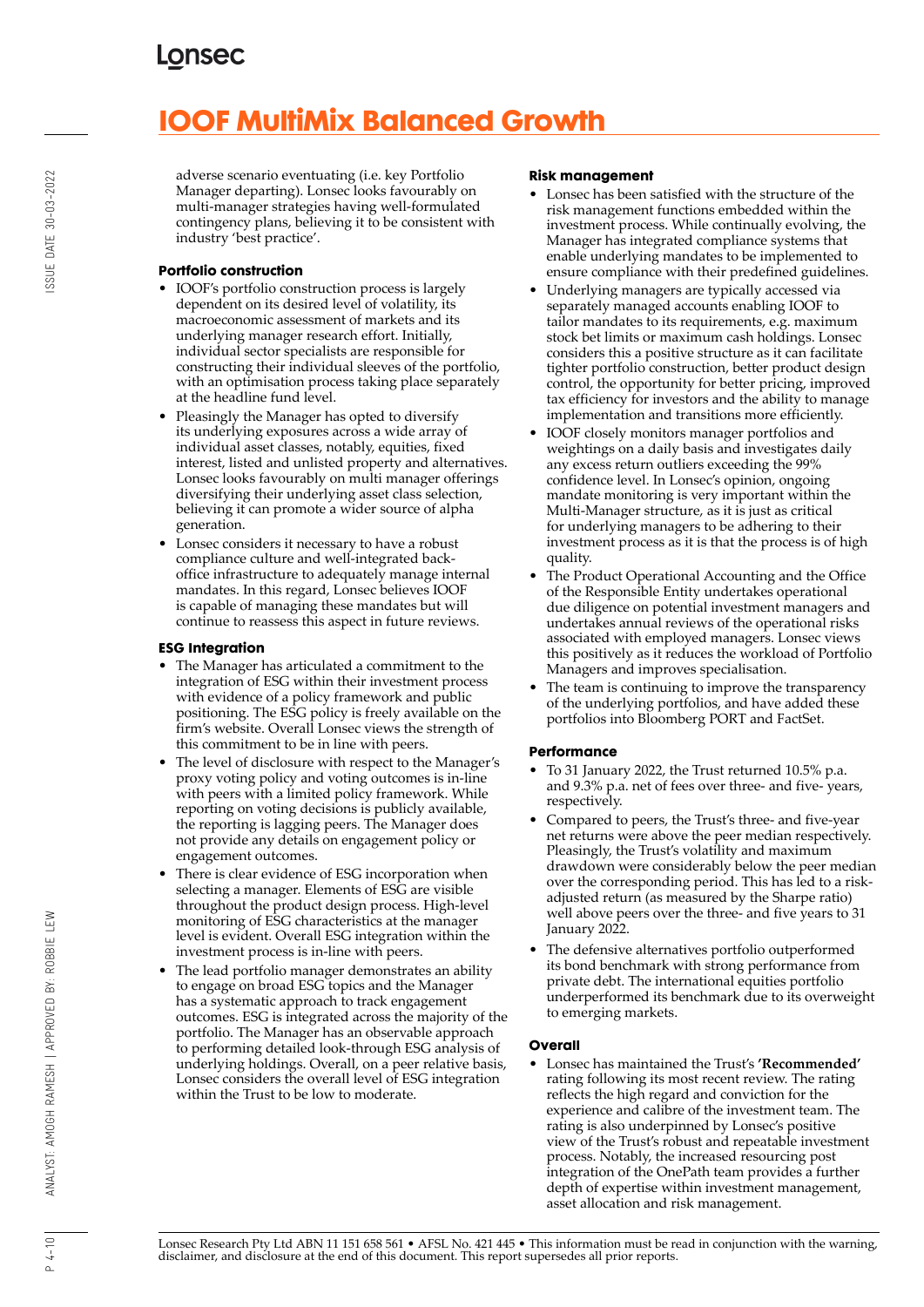# **IOOF MultiMix Balanced Growth**

• Considering the integration of MLC is expected to be a multi-year journey, Lonsec will be closely monitoring the degree of collaboration and realised synergies.

## **People and Resources**

#### **Corporate overview**

Insignia Financial Ltd ('Insignia Financial') is a wealth management company offering products and services across; financial advice and distribution, portfolio and estate administration and investment management.

Insignia Financial is listed on the Australian Stock Exchange (ASX code: IFL). As of 31 December 2021, Insignia Financial had \$325.8bn in Funds Under Management and Administration.

These services are operated through a suite of brands including; IOOF, Shadforth, Lonsdale, Bridges Financial Services, Consultum Financial Advisers, M3 Financial Services, RI Advice, Australian Executor Trustees.

#### **Size and experience**

|                     |                                                                  | LAI LINLINGL<br>INDUSTRY / |
|---------------------|------------------------------------------------------------------|----------------------------|
| <b>NAME</b>         | POSITION                                                         | <b>FIRM</b>                |
| DANIFI FARMER       | CIO                                                              | 26/12                      |
| STANI FY YFO        | HEAD OF FOUITIES AND<br>DEPUTY CIO                               | 22/11                      |
| MANISH UTREJA       | PORTFOLIO MANAGER<br>SMART CHOICE AND<br>HEAD OF ALTERNATIVES    | 22/2                       |
| SIMON GROSS         | <b>HFAD OF PROPERTY</b>                                          | 42/18                      |
| MARK D'ARCY-BEAN    | ASSFT MANAGER                                                    | 36/3                       |
| OSVALDO ACOSTA      | HFAD OF FIXED<br><b>INTEREST ASSETS</b>                          | 21/5                       |
| MARK NORDIO         | SENIOR MANAGER -<br><b>FIXED INTEREST ASSETS</b><br>AND STRATEGY | 28/2                       |
| PAUL CRISCI         | PORTFOLIO MANAGER<br>(AUSTRALIAN EQUITIES)                       | 22/4                       |
| <b>I IAM WILSON</b> | PORTFOLIO MANAGER<br>(GLOBAL EQUITIES)                           | 18/2                       |
| <b>KERRY DUCF</b>   | <b>HFAD OF ASSFT</b><br>ALLOCATION                               | 34/2                       |
| SIDNEY CHONG        | ASSET ALLOCATION<br>MANAGFR                                      | 31/2                       |

The investment team is further supported by Head of Investment Execution Rhodri Payne and Head of Portfolio Implementation David Djukanovic who has three additional members in his team.

The investment team conducts qualitative and quantitative research and provides overall data support and recommendations to the six-member Investment Management Committee ('IMC'). The IMC ultimately considers and approves asset allocation decisions and manager appointments.

The IMC meets bi-monthly or more frequently if required, and comprises Anthony Hodges (Chairman and External Member), Denise Allen and Mary-Anne Nunan (External Members). Daniel Farmer (CIO), Stanley Yeo (Deputy CIO) and Manish Utreja (Head of Alternatives). Osvaldo Acosta has been appointed as Secretary.

Back-office functions are performed by IOOF's Investment Operations Team. Compliance monitoring, custody, unit pricing, registry and financial reporting functions are outsourced to various parties including Insignia Financial and BNP Paribas; while transition management and implementation are performed by a panel of transition managers including Citi, Macquarie, UBS and State Street.

#### **Remuneration**

The investment team is rewarded with a combination of base salary and variable bonus. 70% of the bonus is assessed on fund performance relative to the relevant peer group over one and three year periods, with the other 30% awarded on qualitative factors such as team contribution and client servicing. Members of the investment team may choose to receive their bonus (up to 100% of the base salary) in IFL shares.

#### **Asset consultant**

**EVPERIENCE** 

IOOF has appointed Mercer as its primary external asset consultant since July 2017. The Manager will seek Mercer's consultancy services when performing due diligence on prospective and currently appointed underlying managers, designing neutral benchmarks, stress testing and performing various other risk management functions. Mercer will also provide strategic tilting advice.

### **Asset Allocation**

#### **Strategic asset allocation**

IOOF conducts a formal review of this Trust's SAA on an annual basis. The SAA decision is the single largest contributor to a portfolio's success and is critical for linking the Trust's objectives to investment opportunities. The Manager broadly identifies this process as having two stages. The first involves deciding the broad asset class exposure (core assets). The second stage involves deciding performance enhancing exposures (sub-sectors of core assets and illiquid assets). The process combines both qualitative and quantitative inputs and leverages the resources of Mercer.

IOOF utilises the Mercer Capital Market Simulator, a forecasting and simulation model which allows the integration of multiple global economies, granular analysis on fixed interest assets and rigorous testing of asset models. Mercer's SAA process also involves the Global Portfolio Toolkit, which undertakes risk-based scenario analysis.

Having identified an asset allocation that broadly meets the Trust's objectives, stress testing is applied to review performance under various macroeconomic conditions. This includes different inflationary and GDP environments, as well as extreme equity market simulations. This quantitative input is overlayed with IOOF's qualitative judgement, allowing the Manager to impart their views on the SAA.

The SAA is set from a long term perspective and reviewed on a periodic basis to ensure it remains appropriate. Peer group considerations are taken into account when setting the SAA, however other factors such as potential asset classes are also considered. The following table summarises the current benchmark asset allocations and the bands in which TAA can be implemented as of 31 December 2021:

Lonsec Research Pty Ltd ABN 11 151 658 561 • AFSL No. 421 445 • This information must be read in conjunction with the warning, disclaimer, and disclosure at the end of this document. This report supersedes all prior reports.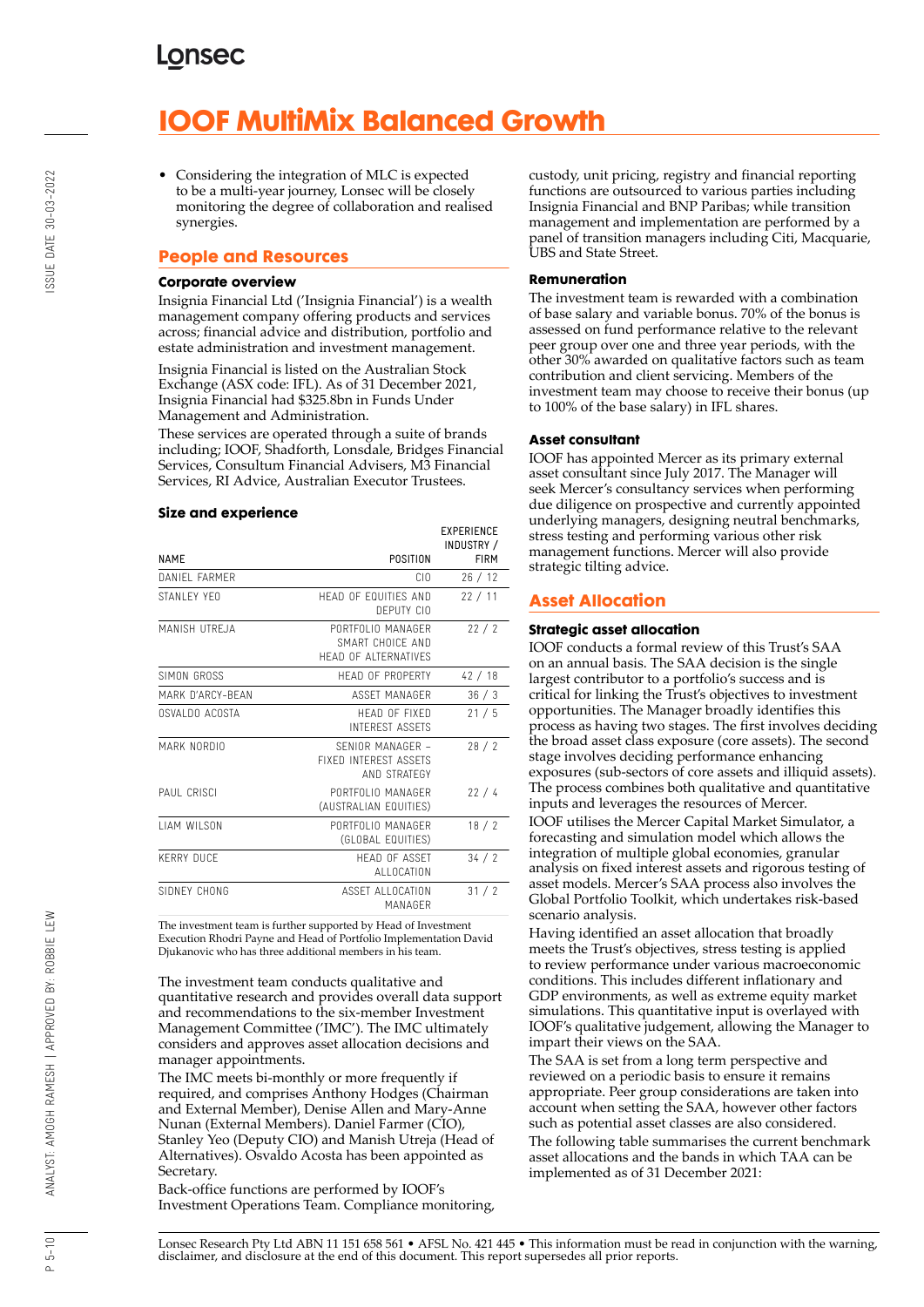# **IOOF MultiMix Balanced Growth**

#### **Asset allocation**

| ASSET CLASS                | SAA<br><b>BENCHMARK</b> | <b>MIN</b> | MAX | <b>CURRENT</b><br>ALLOCATION |
|----------------------------|-------------------------|------------|-----|------------------------------|
| AUSTRALIAN FOUITIFS        | 25%                     | 15%        | 35% | 23.5%                        |
| GLOBAL FOUITIES            | 29%                     | 15%        | 40% | 26.9%                        |
| <b>AUSTRALIAN PROPERTY</b> | 7%                      | $0\%$      | 20% | 7.9%                         |
| GLOBAL PROPERTY            | 3%                      | $0\%$      | 20% | 2.2%                         |
| ALTERNATIVES - GROWTH      | 8%                      | $0\%$      | 20% | 12.8%                        |
| DIVERSIFIED FIXED INTEREST | 19%                     | 5%         | 30% | 17.6%                        |
| ALTERNATIVES - DEFENSIVE   | 6%                      | $0\%$      | 20% | 6.6%                         |
| CASH                       | 3%                      | $0\%$      | 15% | 2.5%                         |

#### **Tactical/Dynamic asset allocation**

IOOF believes that traditional TAA (comprising a small number of asset class decisions) can be a source of unrewarded risk to investors. As such, IOOF engage in 'Strategic Tilting', or Dynamic Asset Allocation (DAA), whereby occasional deviations from SAA can be made when markets are at extremes. This approach is based on the Manager's view that occasionally, markets exhibiting periods of extreme over and undervaluation present opportunities to buy assets cheaply or reduce risk by selling assets that are overvalued. This is distinct from TAA, as it specifically aims to capture the price adjustment associated with long-term mean reversion. Strategic tilting decisions will have regard for a wide range of information sources, including advice from Mercer, monitoring of hedge funds, and market material from external research houses, investment banks and brokers.

## **Research Approach**

#### **Overview**

IOOF's integrated quantitative and qualitative investment process aims to establish a narrow universe of funds that have been filtered by various criteria including IOOF's house views on suitable styles of managers for given asset classes and managers rated highly by Mercer. Qualitative research then focuses on the firm's background and history, the key people and resources, investment style and strategy, portfolio construction, and constraints.

### **Screening of Managers**

IOOF places a strong emphasis on active risk budgeting when in the Portfolio Construction process, and therefore identifies the type of managers/mandates required to fulfil particular roles within the available tracking error budget. As such, managers who would be unlikely to fulfil a certain role within the portfolio will be screened out. This approach allows IOOF to minimize the universe of products to a manageable size rather than considering all available managers in each asset class. For example, IOOF's house view on Australian equities is that well-resourced active managers, with strong alignment of interest between investment staff and investors with relatively low funds under management, are most likely to outperform, and so will dedicate the research effort to these types of managers as opposed to the entire Australian equity universe.

IOOF also has access to Mercer's Global Investment Manager Database ('GIMD') to enhance the scope of their research capability and as an additional tool for filtering to identify the most suitable funds. GIMD is an online database that encapsulates information ranging from manager research notes, historical performance statistics, ideas emerging in other markets, and economic research on approximately 5,300 managers and 26,000 funds.

Typically, IOOF will focus its research on managers rated B+ or higher by Mercer. However, the discovery of managers may be sourced through any source including Mercer, directly by IOOF, through existing networks and contacts with other industry participants, such as managers, consultants or superannuation plan operators. The IOOF investment team are encouraged to have a wide opportunity set for investment ideas.

#### **Research focus**

The list of potential managers identified as research priorities by the screening process will then be subject to additional research by the IOOF team before they can be included in a portfolio. This 'double' layer of manager research typically ensures that final funds in the portfolios have undergone a rigorous review process.

IOOF undertakes a mix of both qualitative and quantitative research. From a qualitative perspective, IOOF considers factors such as the firm's background and history, financial position, the calibre of key decision makers and the depth of available resources, investment strategy and style, idea generation and portfolio construction processes and implementation constraints. The types of quantitative analysis conducted will include various types of performance, return and style based analytics and various types of portfolio holdings based attribution, and risk factor analytics.

## **Portfolio Construction**

#### **Overview**

IOOF's primary objective with respect to the determination of manager weightings is to achieve a style neutral portfolio free from any undesired systematic style, capitalisation or other factor biases relative to the relevant benchmark. Manager weightings are also determined via an assessment of contribution to total active risk to ensure no one manager has a disproportionate expected contribution. However, a manager's contribution to total active risk is not considered in isolation but with reference to the correlation of its excess returns with other managers and the objective of the product.

To summarise the actual portfolio construction process, in the first instance, active risk and return targets are set for the Trust's risk profile. The tracking error or risk budget is then apportioned between allowable asset classes based on IOOF's house views of the available risks and opportunities. Finally, managers are selected and blended to fill the risk budget, with each manager's contribution to risk being commensurate with their expected contribution to the alpha target. The number and style of managers within each asset class are also pre-determined according to IOOF's house view. Manager blending is conducted following both qualitative and quantitative assessments. The qualitative analysis includes a comparative analysis of each manager and the diversification benefits they offer. Quantitative analysis includes factors such as; correlation, historical returns, style biases, capitalisation analysis, regression analysis and various risk analytics.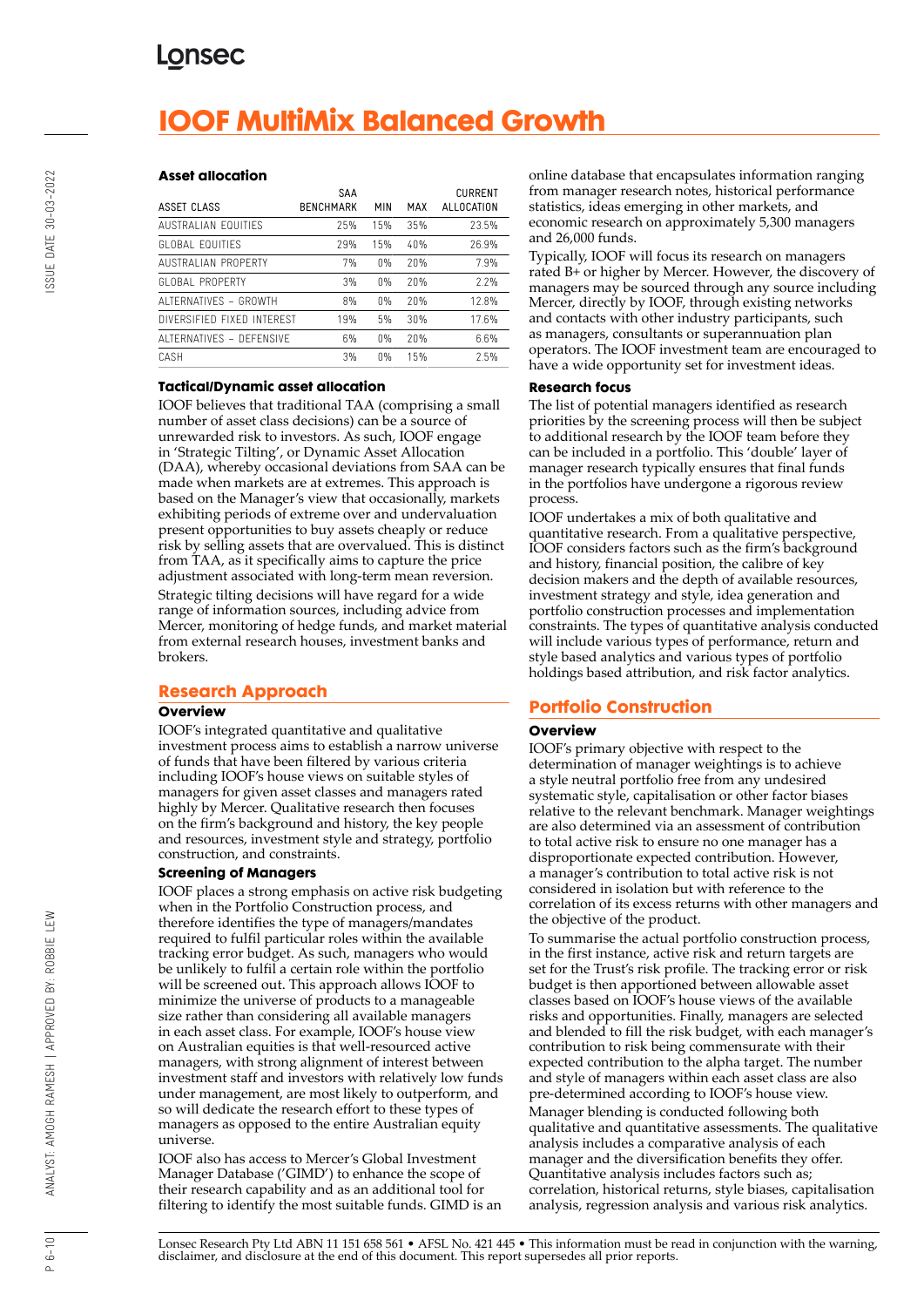# **IOOF MultiMix Balanced Growth**

Prior to submitting a manager recommendation to the IMC, the recommendation is peer-reviewed by the Investment Manager Peer Review Group. This group consists of senior investment professionals (Chief Investment Officer and Portfolio Managers) that are ultimately responsible for the review of manager proposals before being formally considered by the IMC. This ensures any manager proposal to the IMC has been rigorously peer-reviewed as a means of quality control and to minimise individual bias and subjectivity. It is also a means to consider the manager proposal in a total portfolio context.

### **Underlying manager allocation**

The following summarises the underlying managers within the Trust as of 31 December 2021. Consistent with IOOF's aim of broad style neutrality, there is a selection of managers with varying investment styles within each asset class.

### Australian Equities

- Northcape Capital
- Legg Mason Martin Currie
- Boutique Manager Portfolio Bio Science Managers,
- Selector Investment Management
- Vinva Investment Management Ltd
- AllianceBernstein L.P.
- OC Funds Management
- Acorn Capital
- Quest Asset Partners
- Invesco Australia

#### Global Equities

- Antipodes Global Investment Partners
- Wellington Management Company, LLP
- Alphinity
- TT International
- EAM Investors
- THB International
- Northern Trust
- Royal London

### Australian Listed Property

- Fidante Partners
- Legg Mason Martin Currie
- Global Listed Property
- Pendal
- Cohen & Steers Capital Management, Inc.
- Resolution Capital Limited

#### Australian Unlisted Property

• IOOF Investment Services Ltd

#### Australian Fixed Interest

- Janus Henderson Global Investors
- Western Asset Management
- Ardea Investment Management
- Metrics Credit Partners

## Global Fixed Interest

- PGIM Australia Pty Ltd
- Brandywine Global Investment Management
- Bentham
- Stone Harbor

• Western Asset Management

#### Alternatives – Growth

- Pantheon Ventures (Guernsey) Ltd
- Benefit Street Partners
- Riverstone Holdings LLC
- The Blackstone Group
- LGT Capital Partners
- Mount Kellett Capital Partners, L.P.
- nabInvest Capital Partners Pty Ltd
- Newbury Partners LLC
- Performance Equity Management, LLC
- Continuity Capital Partners Ltd
- Perry Partners International Inc.
- ONCAP
- CHAMP Group
- Warburg Pincus
- Metrics Credit Partners
- Berkshire

#### Alternatives – Defensive

- Infrastructure Capital Group
- EIG Global Energy Partners
- GSO Capital Partners
- Highstar Capital
- Pinebridge
- Metrics Credit Partners
- Palisade Investment Partners
- Tanarra
- **Cash**
- Janus Henderson Global Investors
- IOOF Investment Services Ltd
- Pendal

## **Risk Management**

#### **Risk limits**

All underlying managers are subject to constraints as specified in an investment management agreement. Most underlying managers are accessed via separately managed accounts. This enables IOOF to tailor mandates to its requirements, for example, maximum stock bet limits or maximum cash holdings. The risk tools employed by IOOF include Bloomberg, Factset, and BARRA. Risk analysis is also completed by Mercer, whenever a change to the portfolio is proposed.

#### **Risk monitoring**

The IOOF investment manager monitoring process consists of a number of prescribed stages. This includes the review of monthly investment reports, review of quarterly manager questionnaires, formal quarterly manager interviews, quarterly manager review notes, ongoing quantitative performance analytics, and ongoing review of external research. Quarterly Manager Questionnaires cover not only risk and performance but also any changes or developments in people or processes. Formal manager interviews (and site visits where practical) are also conducted on an ad-hoc basis where required.

Manager weightings are monitored on a daily basis and are rebalanced on an ongoing basis using

ANALYST: AMOGH RAMESH | APPROVED BY: ROBBIE LEW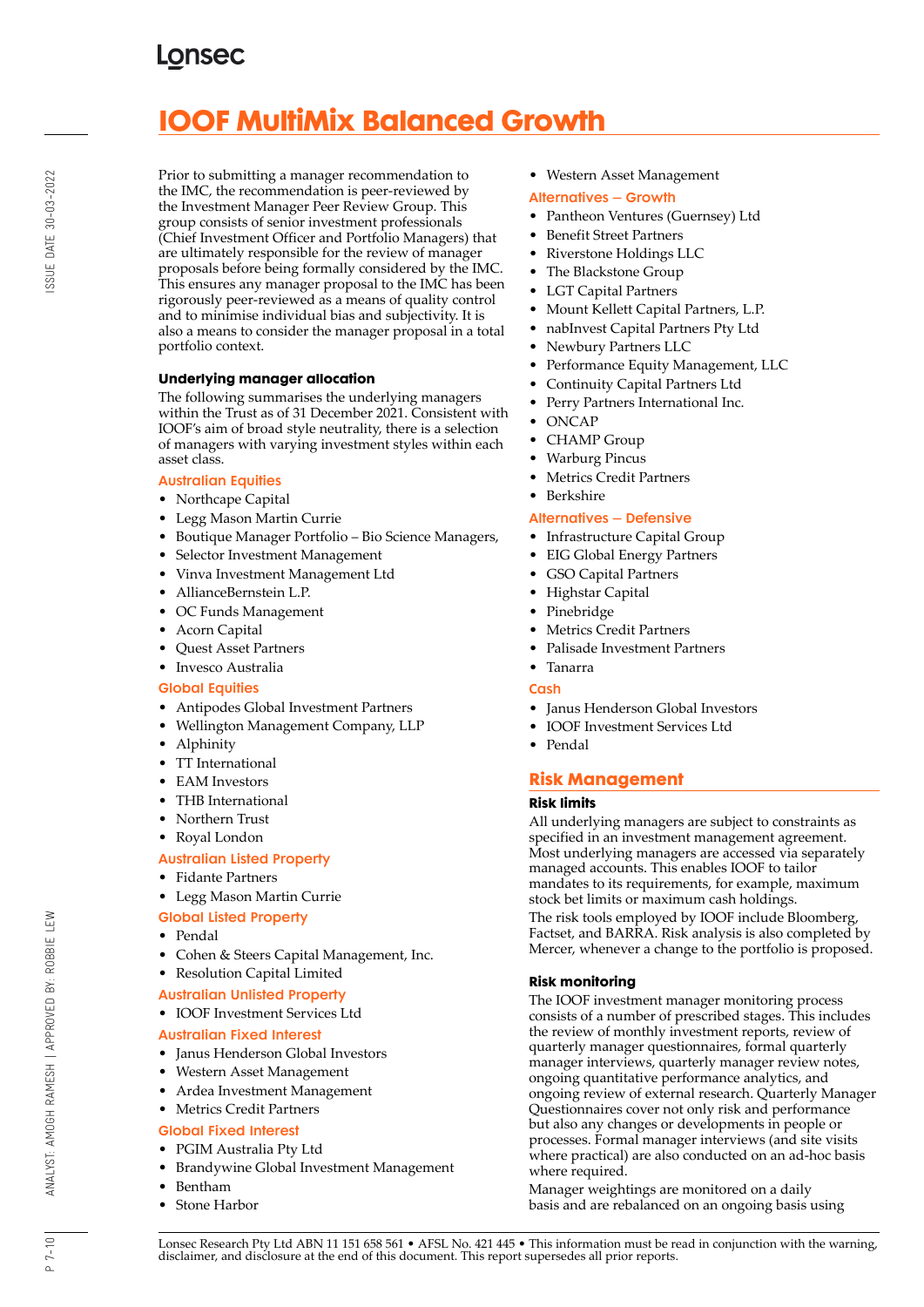# **IOOF MultiMix Balanced Growth**

cashflows. Using cashflows in this way means that active rebalancing of the portfolio is rarely required which minimises turnover and transaction costs/tax implications.

Product Operational Accounting and the Office of the Responsible Entity works with the Investment Team to review and assess the operational capabilities of all manager appointments.

This team also monitors, reviews and assesses the operational risks associated with employed Investment Managers on an annual basis.

Operational due diligence includes a review of the systems, policies, processes and resources managers have in place to monitor and manage operational risk exposures. Reviews typically focus on the below areas:

- Professional indemnity insurance
- Auditing Practices (with reference to GS007 requirements)
- Organisational structures
- Business Continuity Management
- Policy Summaries
- Risk Management Approaches
- Investment Compliance
- Breaches & Incidents

#### **Implementation**

Portfolio allocations are monitored daily and rebalanced as necessary (subject to a tolerance range of +/-3% at the asset class level and +/-5% at the manager level). Cashflows are actively used to rebalance the portfolio on an ongoing basis, so the tolerance bands are rarely breached. Cashflows are allocated using a proprietary cashflow management system which allows for straight through processing to underlying investment managers.

External transition managers are appointed from a panel at 'arms length' to ensure that objectivity is maintained. Custody, unit pricing, registry and financial reporting functions are outsourced to various parties including IOOF and BNP Paribas.

#### **Currency management**

The Manager has discretion in what portion of its underlying portfolio will be hedged back to the Australian Dollar. Consequently, returns will often be partially affected by movements in the Australian Dollar versus other currencies globally.

Currency hedging will typically take place within the underlying mandates, with the exception of the global equities asset class where currency hedging is undertaken via an overlay on the aggregate portfolio.

### **Risks**

**An investment in the Trust carries a number of standard investment risks associated with investment markets. These include economic, market, political, legal, tax and regulatory risks. Investors should read the PDS before making a decision to invest or not invest. Lonsec considers the major risks to be:**

#### **Market risk**

Investment returns are influenced by the performance of the market as a whole. This means that your investments can be affected by things like changes in interest rates,

investor sentiment and global events, depending on which markets or asset classes you invest in and the timeframe you are considering.

#### **Security and investment-specific risk**

Within each asset class and each fund, individual securities like mortgages, shares, fixed interest securities or hybrid securities can be affected by risks that are specific to that investment or that security. For example, the value of a company's shares can be influenced by changes in company management, its business environment or profitability. These risks can also impact on the company's ability to repay its debt.

#### **Currency risk**

Investments in global markets or securities which are denominated in foreign currencies give rise to foreign currency exposure. This means that the value of these investments will vary depending on changes in the exchange rate.

#### **Other risks**

Please refer to the Trust's PDS for more details on items identified by the Responsible Entity and Manager including Liquidity Risk, Counterparty Risk, Legal and Regulatory Risk.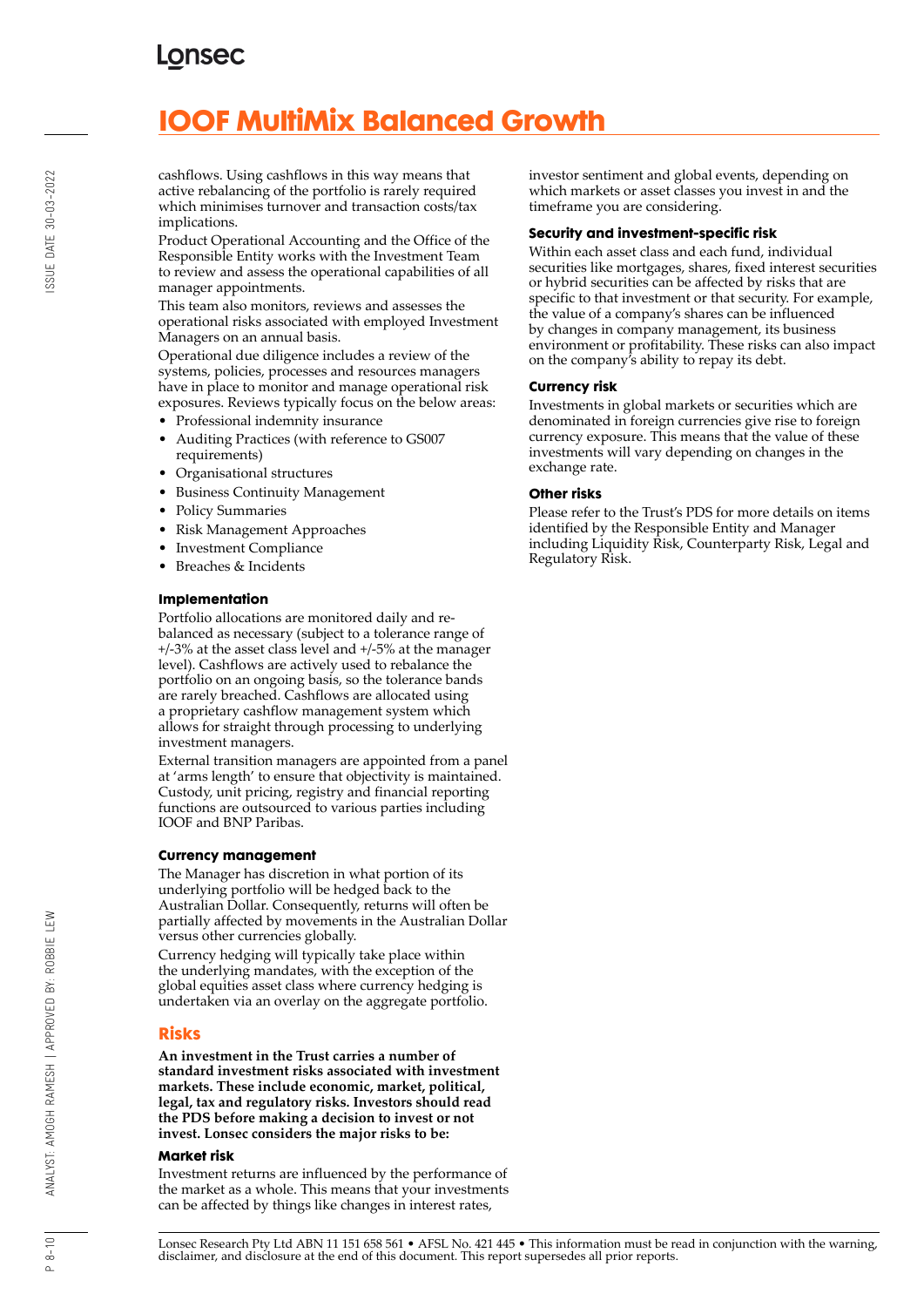# **IOOF MultiMix Balanced Growth**

## **Quantitative Performance Analysis - annualised after-fee % returns (at 31-1-2022)**

#### **Performance metrics**

| геноннансе піспісэ          |             |             |             |             |             |             |             |             |
|-----------------------------|-------------|-------------|-------------|-------------|-------------|-------------|-------------|-------------|
|                             | 1 YR        |             | 3 YR        |             | 5 YR        |             | 10 YR       |             |
|                             | <b>FUND</b> | PEER MEDIAN | <b>FUND</b> | PEER MEDIAN | <b>FUND</b> | PEER MEDIAN | <b>FUND</b> | PEER MEDIAN |
| PERFORMANCE (% PA)          | 11.38       | 10.01       | 10.47       | 8.52        | 9.27        | 7.39        | 9.85        | 8.62        |
| STANDARD DEVIATION (% PA)   | 4.90        | 5.84        | 7.20        | 10.06       | 6.27        | 8.47        | 5.97        | 7.59        |
| EXCESS RETURN (% PA)        | 0.27        | $-1.10$     | 0.69        | $-1.27$     | 0.39        | $-1.49$     | $-0.06$     | $-1.29$     |
| OUTPERFORMANCE RATIO (% PA) | 50.00       | 41.67       | 55.56       | 44.44       | 53.33       | 40.00       | 49.17       | 42.50       |
| WORST DRAWDOWN (%)          | $-2.51$     | $-3.35$     | $-10.13$    | $-15.05$    | $-10.13$    | $-15.05$    | $-10.13$    | $-15.21$    |
| TIME TO RECOVERY (MTHS)     | <b>NR</b>   | <b>NR</b>   | 8           | 8           | 8           | 8           | 8           | 8           |
| SHARPE RATIO                | 2.32        | 1.62        | 1.37        | 0.80        | 1.31        | 0.76        | 1.33        | 0.90        |
| INFORMATION RATIO           | 0.13        | $-0.50$     | 0.24        | $-0.57$     | 0.17        | $-0.82$     | $-0.03$     | $-0.76$     |
| TRACKING ERROR (% PA)       | 2.08        | 2.06        | 2.86        | 2.11        | 2.36        | 1.86        | 1.88        | 1.70        |

PRODUCT: IOOF MULTIMIX BALANCED GROWTH

LONSEC PEER GROUP: MULTI-ASSET - 61-80% GROWTH ASSETS - MULTI-MANAGER

PRODUCT BENCHMARK: LONSEC STRATEGIC MULTI-ASSET (TRADITIONAL) 70% GROWTH INDEX

CASH BENCHMARK: BLOOMBERG AUSBOND BANK BILL INDEX AUD TIME TO RECOVERY: NR - NOT RECOVERED, DASH - NO DRAWDOWN DURING PERIOD

## **Growth of \$10,000 over 10 years**



LONSEC STRATEGIC MULTI-ASSET (TRADITIONAL) 70% GROWTH INDEX

## **Risk-return chart over three years**



OIOOF MULTIMIX BALANCED GROWTH

◆ LONSEC STRATEGIC MULTI-ASSET (TRADITIONAL) 70% GROWTH INDEX

**APEER MEDIAN** 

· PEERS

## **Quartile chart — performance**



**AIOOF MULTIMIX BALANCED GROWTH** 

· LONSEC STRATEGIC MULTI-ASSET (TRADITIONAL) 70% GROWTH INDEX

N: NUMBER OF ACTIVE FUNDS

### **Quartile chart — risk**



AIOOF MULTIMIX BALANCED GROWTH

· LONSEC STRATEGIC MULTI-ASSET (TRADITIONAL) 70% GROWTH INDEX

N: NUMBER OF ACTIVE FUNDS

ANALYST: AMOGH RAMESH | APPROVED BY: ROBBIE LEW